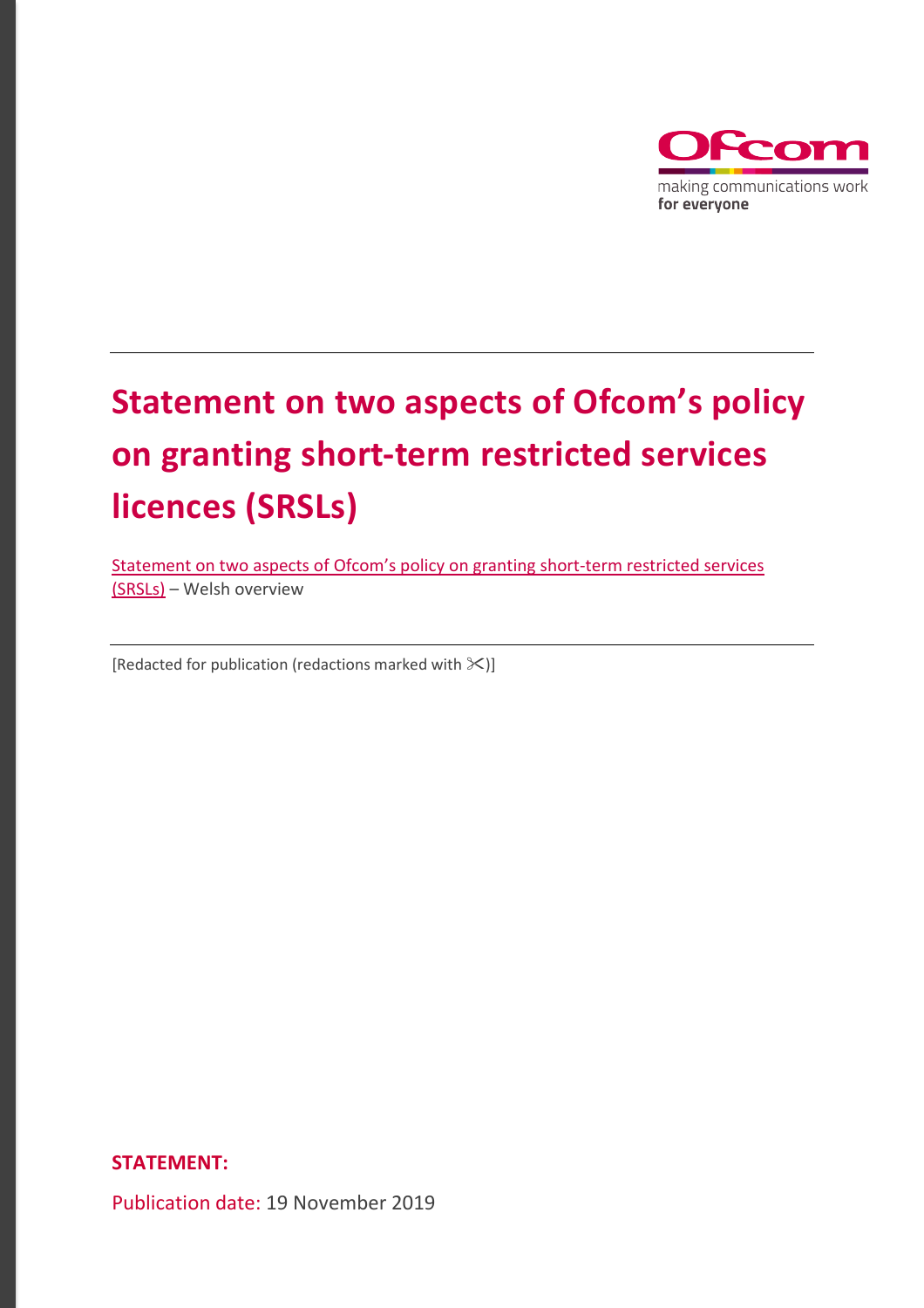## **Contents**

| ction |  |
|-------|--|
|       |  |

| 1. Overview                                                |  |
|------------------------------------------------------------|--|
| 2. Decision to change our policy on granting SRSL licences |  |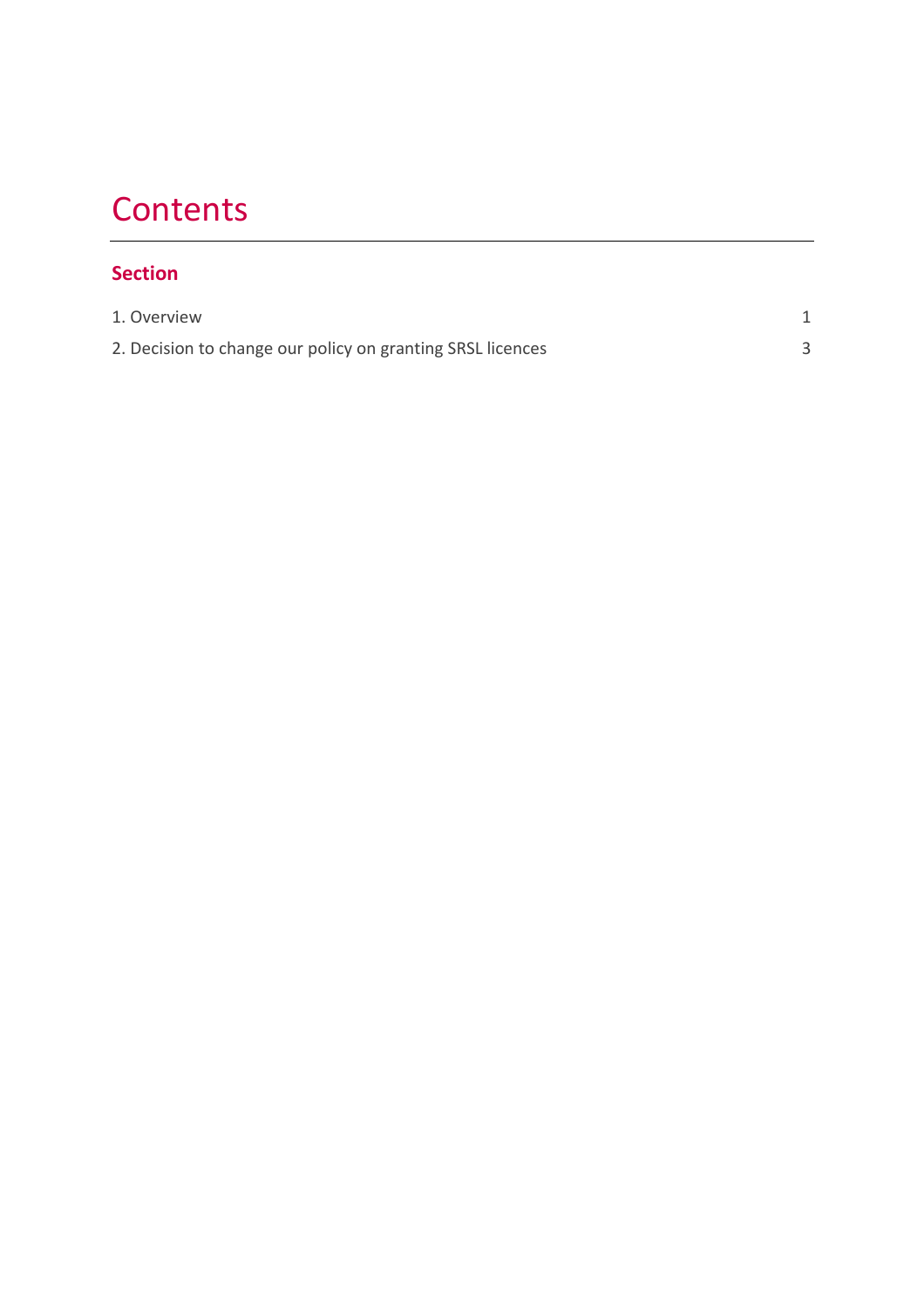## <span id="page-2-0"></span>1. Overview

This statement relates to two aspects of Ofcom's policy on licensing short-term restricted service licences (SRSLs).

#### **What we have decided – in brief**

We have identified two aspects of our policy on licensing short-term restricted service licences (SRSLs) as not having fully achieved their objective of helping Ofcom to fulfil our duties to:

- secure the optimal use of spectrum; and
- secure the availability throughout the UK of a wide range of broadcasting services which taken as a whole – are both of high quality and calculated to appeal to a variety of tastes and interests.

These policies are that:

- Ofcom generally does not grant the same applicant more than two SRSLs in a single year, or more than one SRSL a year if the service is within the M25.
- Ofcom generally does not grant SRSLs where the service proposed to be provided does not appear to be different from what is available on the commercial and community services in the area of broadcast.

Our consultation proposed to stop applying these policies. Following a review of the consultation responses, described in full below, we have decided that we will no longer apply both policies. We will amend the wording of our guidance notes as proposed in our consultation.

## **Background**

- 1.1 Ofcom grants short-term radio licences for restricted services, which are analogue services for broadcasts to defined locations or for coverage of particular events. We do so having regard to guidance on our policy, which we have published and may update from time to time.
- 1.2 Ofcom must carry out our functions to further the interests of citizens and of consumers, where appropriate by promoting competition. The things we are required to secure include the optimal use of spectrum and the availability throughout the UK of a wide range of broadcasting services which – taken as a whole – are both of high quality and calculated to appeal to a variety of tastes and interests.
- 1.3 In ou[r published consultation](https://www.ofcom.org.uk/__data/assets/pdf_file/0032/169709/consultation-short-term-restricted-service-licensing-review.pdf) of 3 October 2019, we proposed to no longer apply the following two aspects of our policy on granting SRSLs:
	- a) generally granting a maximum of two SRSLs within any period of twelve consecutive months in the same area of the UK (or a maximum of one SRSL within the Greater London areas and other areas within the M25), and ensuring a minimum period of four months between the end of a licensee's first licence and the start of the same licensee's second licence; and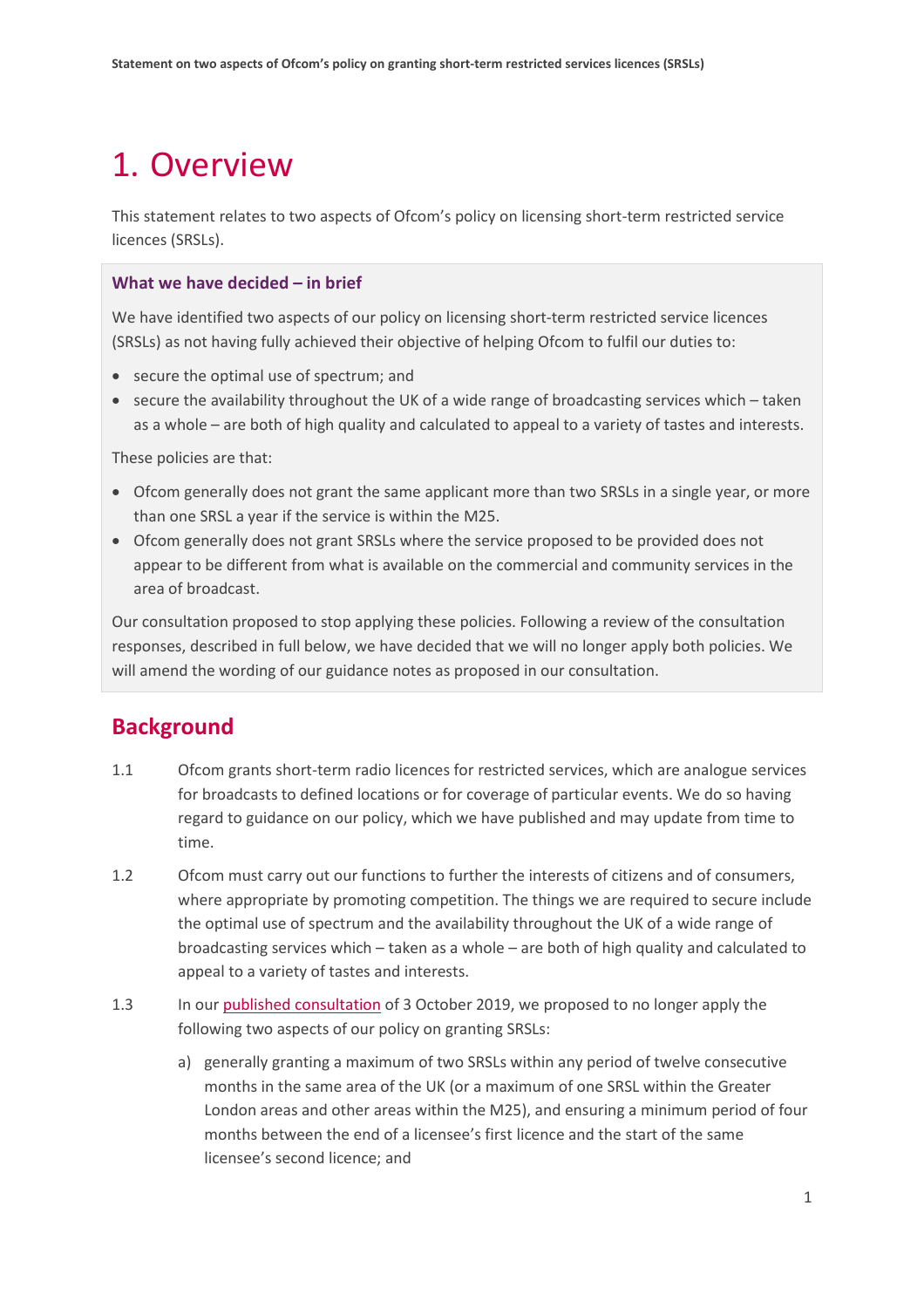- b) generally not granting licences for services that do not appear to be different from a commercial or community radio service in the same area of broadcast.
- 1.4 We made this proposal because the policy as drafted has not, in our view, achieved its objective of securing the optimal use of spectrum; or of securing the availability of a wider range of services calculated to appeal to a larger variety of tastes and interests than would otherwise be the case.
- 1.5 We received 17 responses to the consultation, three of which were submitted confidentially. One person only responded on the question of services that do not appear to be different from a commercial or community radio service in the same area.
- 1.6 We discuss the responses in full in Section 2 below.

## **Our decision**

- 1.7 We have decided to no longer apply the policy under which Ofcom generally does not grant the same applicant more than two SRSLs in a single year, or more than one SRSL a year if the service is within the M25. Instead, once an applicant has held two SRSLs, or when an applicant is applying within four months, we will prioritise new applicants in an exception to our usual first come first served policy.
- 1.8 We have decided to remove the policy under which Ofcom generally does not grant SRSLs where the service proposed to be provided does not appear to be different from what is available on the commercial and community services in the area of broadcast.
- 1.9 We have also published [amended guidance notes](https://www.ofcom.org.uk/__data/assets/pdf_file/0030/179517/short-term-rsl-guidance-nov-19.pdf) to reflect our decision.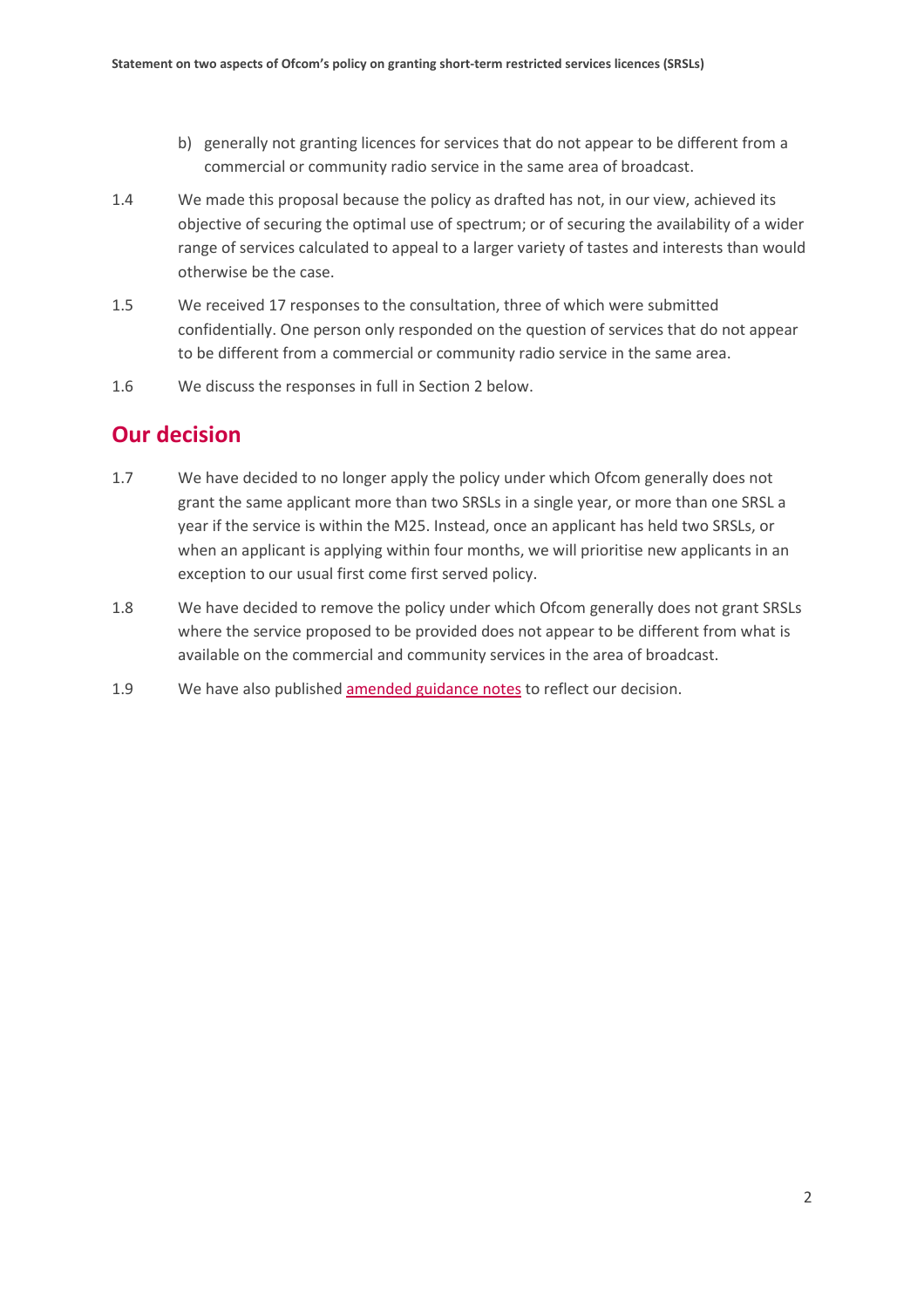## <span id="page-4-0"></span>2. Decision to change our policy on granting SRSL licences

## **Background**

- 2.1 A restricted service is a sound broadcasting service broadcast for reception either:
	- a) within a particular establishment in the UK or at another defined location in the UK; or
	- b) for the purposes of a particular event taking place within the UK.
- 2.2 Ofcom grants long-term and short-term restricted service licences (SRSLs). Short-term licences are usually only granted for a maximum of 28 consecutive days. Examples of purposes for which SRSLs are granted include coverage of music festivals, sporting events, dog shows, drive-in movies, religious festivals or for trial broadcasts in preparation for applying for a longer-term licence.

### **Legal framework**

2.3 Ofcom must carry out our functions to further the interests of citizens and of consumers, where appropriate by promoting competition. The things we are required to secure include the optimal use of spectrum and the availability throughout the UK of a wide range of broadcasting services which – taken as a whole – are both of high quality and calculated to appeal to a variety of tastes and interests.

### **Our consultation proposals**

- 2.4 In our consultation we proposed to no longer apply two aspects of our policy on granting SRSL licences. In our view they had not achieved their objective of securing the optimal use of spectrum, or of securing the availability of a wider range of services calculated to appeal to a larger variety of tastes and interests than would otherwise be the case.
- 2.5 The first was Ofcom's policy to generally grant a maximum of two SRSLs within any period of twelve consecutive months in the same area of the UK (or a maximum of one SRSL within the Greater London areas and other areas within the M25), and ensuring a minimum period of four months between the end of a licensee's first licence and the start of the same licensee's second licence.
- 2.6 We proposed to change our policy so that the guidance notes read:

"*An individual or organisation may usually be granted a maximum of two SRSLs within any period of twelve consecutive months, in the same area of the UK. Usually only one licence per applicant per year will be granted within Greater London area and other areas within the M25. This is due to extremely limited frequency availability in this area. There should usually be a minimum period of four months between the end of a licensee's licence and the*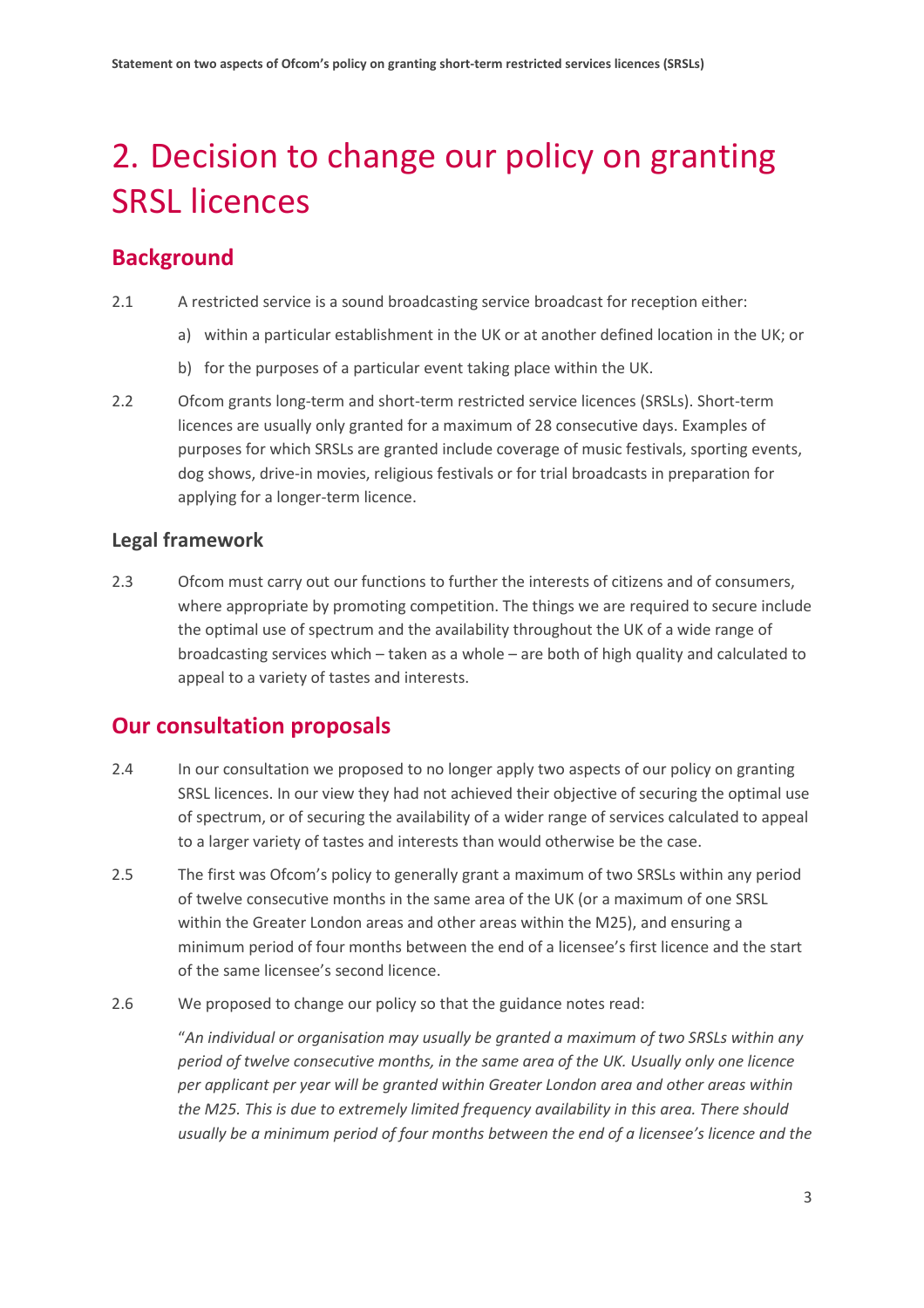*start of the same licensee's next licence. The exceptions to this are very low power FM instadium SRSLs (see section 7).*

*However, where a licence applicant has already held two licences (or one licence if within the M25) within the previous 12 months, or is applying for a licence within four months of a previous one, we will consider the likelihood that a further licence grant will in practice negatively affect others wishing to broadcast, having particular regard to the power levels required and the nature of the service being licensed. We will prioritise applications from those who have not held a licence within the previous four months and have not held two licences (or one licence if within the M25) in the previous 12 months, as an exception to our usual first come first served approach (see sections 3.1 and 3.2)*."

2.7 The second was Ofcom's policy generally to not to grant SRSLs that do not appear to be proposing a different service from a commercial or community radio service in the same area, which was put in place in order to broaden audience choice. We proposed to no longer apply this policy.

## **Summary of responses**

- 2.8 Ofcom received 17 responses to our consultation.
- 2.9 Below we detail the responses we received in support of our proposals and the responses we received that were not in support of our proposals. We set these out along with our assessment of the responses, and the conclusions that we have reached. We tackle the proposals relating to each policy separately.
- 2.10 In addition to the below comments, three respondents commented on fees, long-term restricted service licences (LRSLs) and other aspects of our guidance notes. Their comments are not related to the scope of this review. We will consider them in our upcoming wider review of our restricted service licensing policy.

### **Policy regarding the maximum number of SRSLs held in a 12-month period**

#### **Responses in support**

- 2.11 Peninsula FM, which has previously held SRSLs, said that the current process discourages organisations from running SRSLs for events.
- 2.12 The Community Media Association (CMA), which represents the community media sector, considered the change would be unlikely to "impact negatively on the range and variety of services available to audiences or on any current users of radio spectrum" and considered that it is likely to "facilitate the optimal use of broadcast spectrum and the provision of a wider range of services for listeners."
- 2.13 Nine other applicants agreed with this proposal without giving reasons.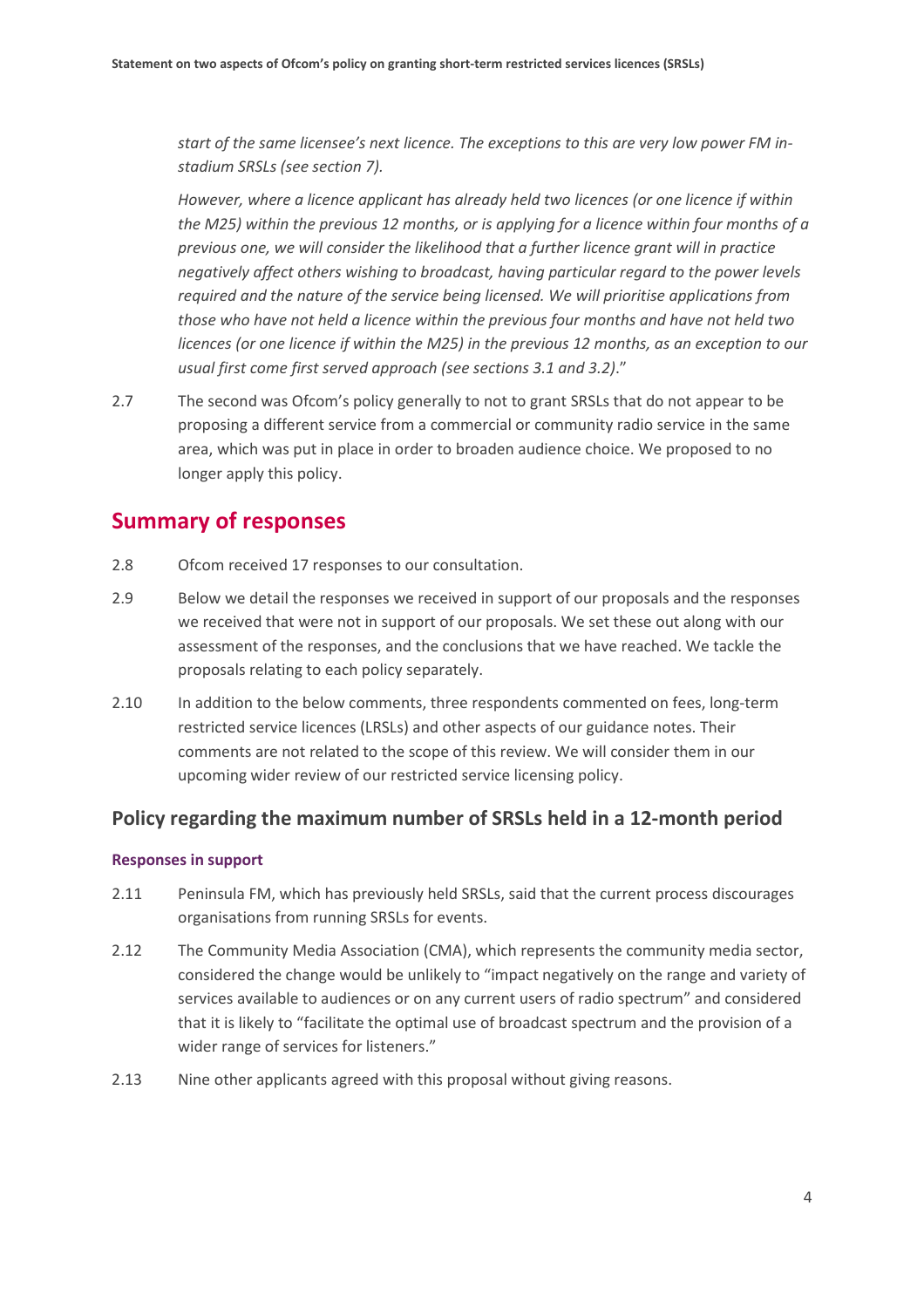#### **Responses not in support**

- 2.14 Patrick Heeley, who has previously held SRSLs, raised a concern about removing this policy. He said that Ofcom may receive more applications for SRSLs and if this were to lead to too many SRSLs appearing on multiple occasions in the same year, it could reduce the availability of frequencies which may lead to other services being unable to get on air. He commented that he would see this as a reduction in choice of services.
- 2.15 Asian Broadcasters and Journalists Association UK, which represents restricted service licensees and community radio operators, presenters and journalists in the North, said that it believes this policy is fair and "enables everyone to have access to the FM [air]waves for at least one month." It also said that if Ofcom decides to remove this policy, it would "close the doors for the new potential applicants as the same applicants will be having the monopoly on the RSL system in a city."
- 2.16 The Radio People, a consultancy that works with commercial and community broadcasters, suggested that there is no evidence that removing the policy would result in a wider range of services being available to listeners.
- 2.17 A confidential respondent  $[\mathcal{K}]$
- 2.18 Lastly, a respondent, who asked that their name be kept confidential  $[\mathcal{X}]$ , disagreed with our proposal on the grounds that it would encourage multiple applications within 12 months from "criminal individuals and groups". The respondent said it would agree with allowing multiple applications from those who wished to serve the community.

#### **Ofcom's assessment and conclusion**

- 2.19 In the context of availability of short-term restricted service licensed broadcasts (noting that Ofcom has no control over who will apply to hold a licence and for what purpose), the grant of a short-term restricted service licence will generally increase listener choice. This is because the listener will have access to one more service.
- 2.20 Our experience has been that those applicants wishing to broadcast similar services several times a year often appear to be the only people in their area wishing to broadcast using an SRSL at all. Providers of drive-in movie shows are an example of this. Our policy did not set an absolute cap on the number of licences that may be granted to a person in a given area, but did establish as a general position that we would usually not grant more than two in a single year, or one if the service was within the M25.
- 2.21 Restricting repeat applications in the same area frees the spectrum for others to use, and makes it possible for a wider variety of services appealing to many different tastes and interests to be provided. But it risks at times resulting in no service being provided at all. Removing this restriction on the number of licences that may be granted is, in our view, likely to result in more services being made available.
- 2.22 We do not consider that the change would lead to other services being unable to get on air. Each applicant must identify an event they wish to cover in order to apply for a licence, which would be held in a particular area, and would use a particular part of the spectrum.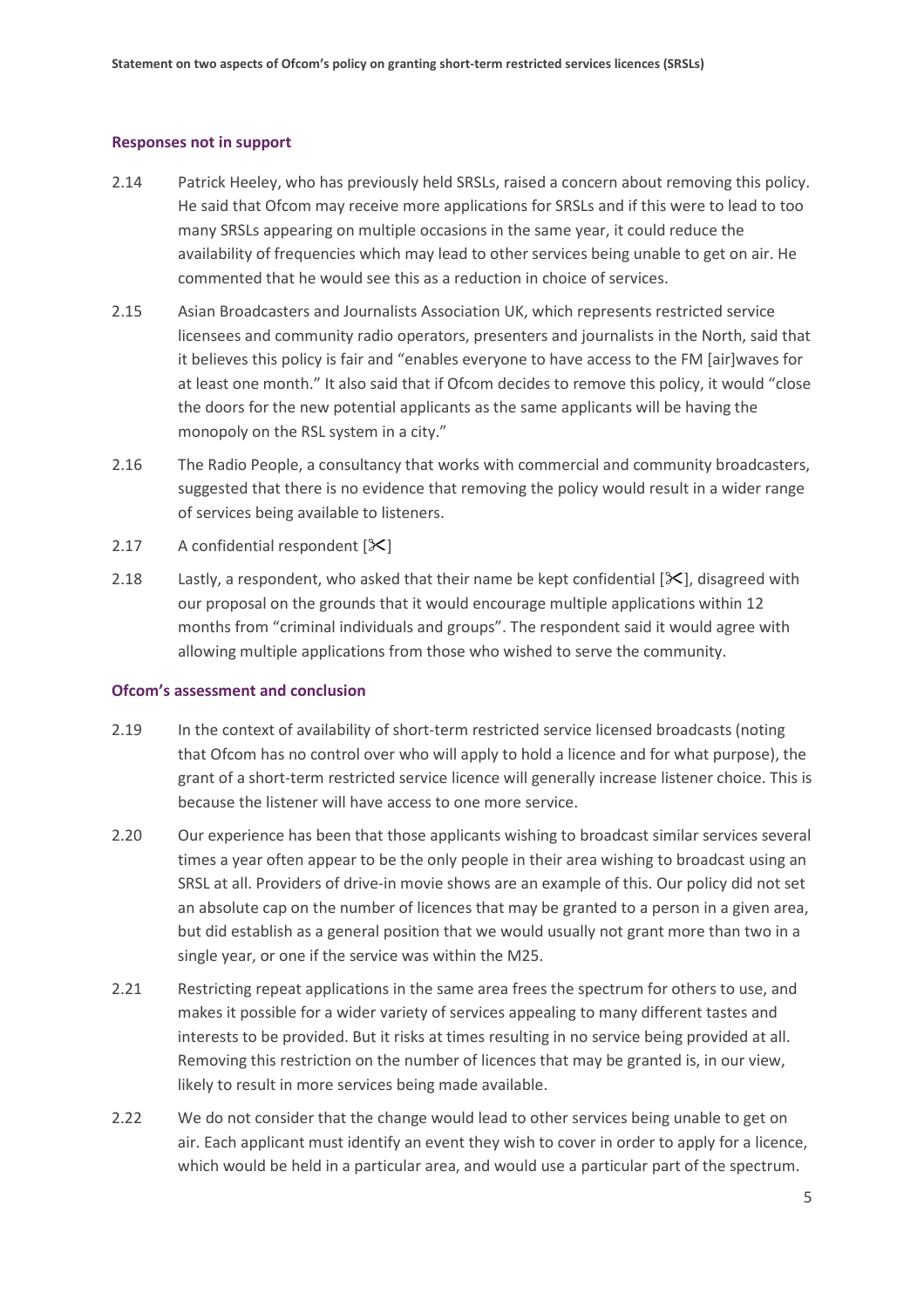Our proposed change would prioritise potential users in the relevant area who have not accessed the spectrum there at all during the months before. They would be prioritised over someone who has used spectrum in the area (potentially more than once), as an exception to our usual first come first served approach. This may mean that a person who applies for their third (or above) licence would need to wait longer than they usually would to receive a decision on their application, in order for Ofcom to be sure that no one else has applied for a service that would use the spectrum in that area at the same time before going on to grant the licence. It would also make it a little less likely that Ofcom would be able to accommodate late applications. However, we are satisfied that we would be able to identify and manage situations where a person was making repeat applications. If Ofcom prioritises new applicants, we do not consider that any person or organisation will be able to operate a monopoly.

- 2.23 Regarding the respondent's concern that criminals will apply for licences, it is unclear to us why the policy change could be thought likely to have this effect. Ofcom may not grant a licence to any person unless we are satisfied that they are a fit and proper person. If Ofcom ceases to be satisfied that a person holding a licence is fit and proper to hold it, we must do all we can to secure that they do not remain the holder of the licence. (In this context 'person' means both individuals and organisations).
- 2.24 Overall, we remain of the view that changing the policy would mean that spectrum is more likely to be used when someone wishes to use it, which we consider would better fulfil our duty to ensure the optimal use of spectrum. We also consider that it could lead to a wider range of services being available which would better fulfil our duty to secure throughout the UK a wide range of services appealing to a variety of tastes and interests.
- 2.25 If an applicant for an SRSL has already held two licences (or one licence if within the M25) within the previous 12 months, or is applying for a licence within four months of a previous one, we will prioritise any other application received for a service in the same area from a person who has not held a licence within the previous four months and has not held two licences (or one licence if within the M25) in the previous 12 months. This will be an exception to our usual first come first served approach.

## **Policy regarding services that do not appear to be different from existing services**

#### **Responses in support**

- 2.26 The CMA stated that removing the policy would lead to an increase in the diversity of short-term restricted service licensed stations, which would broaden listener choice and increase opportunities for those wishing to make radio broadcasts. The CMA also said that it does not think the potential loss of advertising revenues for a community radio station as a result of removing this policy outweighs the benefits to increased audiences for all broadcasters.
- 2.27 One respondent, who asked for their name to be kept confidential  $[\&]$ , welcomed the ability to have multiple applicants for a Ramadan service in Bradford (where there is now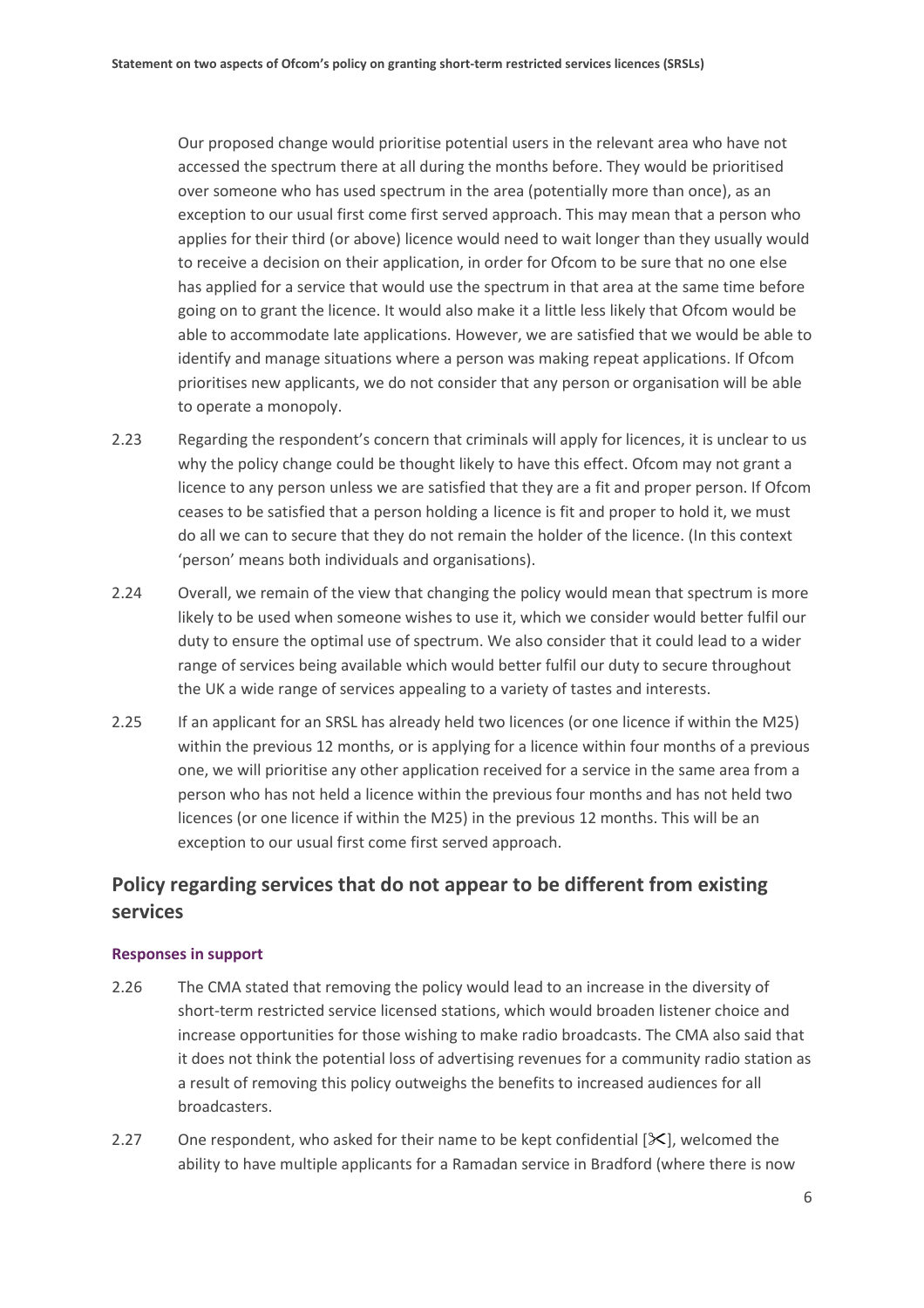an existing community radio station catering for the Islamic community) to allow applicants from different sects of the Islamic community to get a "fair chance" to serve their community, rather than just one organisation doing this.

- 2.28 Peninsula FM said that it believes that Ofcom's changes to commercial radio localness requirements mean that short-term restricted service licensees are in a better position to be responsive and cover local events and interact with the local community. So it agreed that we should remove this policy.
- 2.29 Patrick Heeley commented that the current policy is anti-competitive and not in the best interests of the consumer.
- 2.30 Radio Cracker Ballymena, which has previously held SRSLs, said that if a community radio service was to be awarded in Ballymena they "would worry that [Radio Cracker Ballymena] may not be considered different enough to warrant a licence award" and so support removing the policy.
- 2.31 Eight other applicants agreed with this proposal without giving reasons.

#### **Responses not in support**

- 2.32 Asian Broadcasters and Journalists Association UK believed that the current policy is fair, asking: "What is the point to offer the licence to a same service broadcast which is already covered on a community and also on a commercial station[s]."
- 2.33 Asian Broadcasters and Journalists Association UK also raised concerns that if Ofcom removes this policy, new community stations will have problems establishing themselves. It said this would especially be so "when it comes to the sponsorship and marketing side. Frequent religious RSLs are causing big overlapping in some cities and also causing presenter/staff issues to the community radio stations." Similar points regarding the viability of community radio services when in competition with SRSL services were made by another respondent, who asked to remain confidential  $[\mathcal{K}]$ . That respondent stated that it is very difficult at the moment to acquire funding and commercial sponsorship.
- 2.34 The Radio People said that it is not convinced that removing the policy would be good for "listeners, existing analogue broadcasters or future small-scale DAB services."
- 2.35 A confidential respondent  $[\times]$ ,

#### **Ofcom's assessment and conclusion**

- 2.36 We acknowledge that removing this policy makes it more likely that a commercial or community radio licensee may be in competition for audiences with an SRSL. We recognise this may particularly impact community radio stations. This is because they are services targeting communities in a small geographic area, and in our experience are more likely than commercial radio stations to be targeting the same or similar audiences to those that SRSL operators are targeting. We also acknowledge that these services may well be competing for the same advertising revenues during their period of broadcast.
- 2.37 However, we note that SRSLs are for short-term services, and linked to events. In its response the CMA, which represents the community media sector, noted that permanent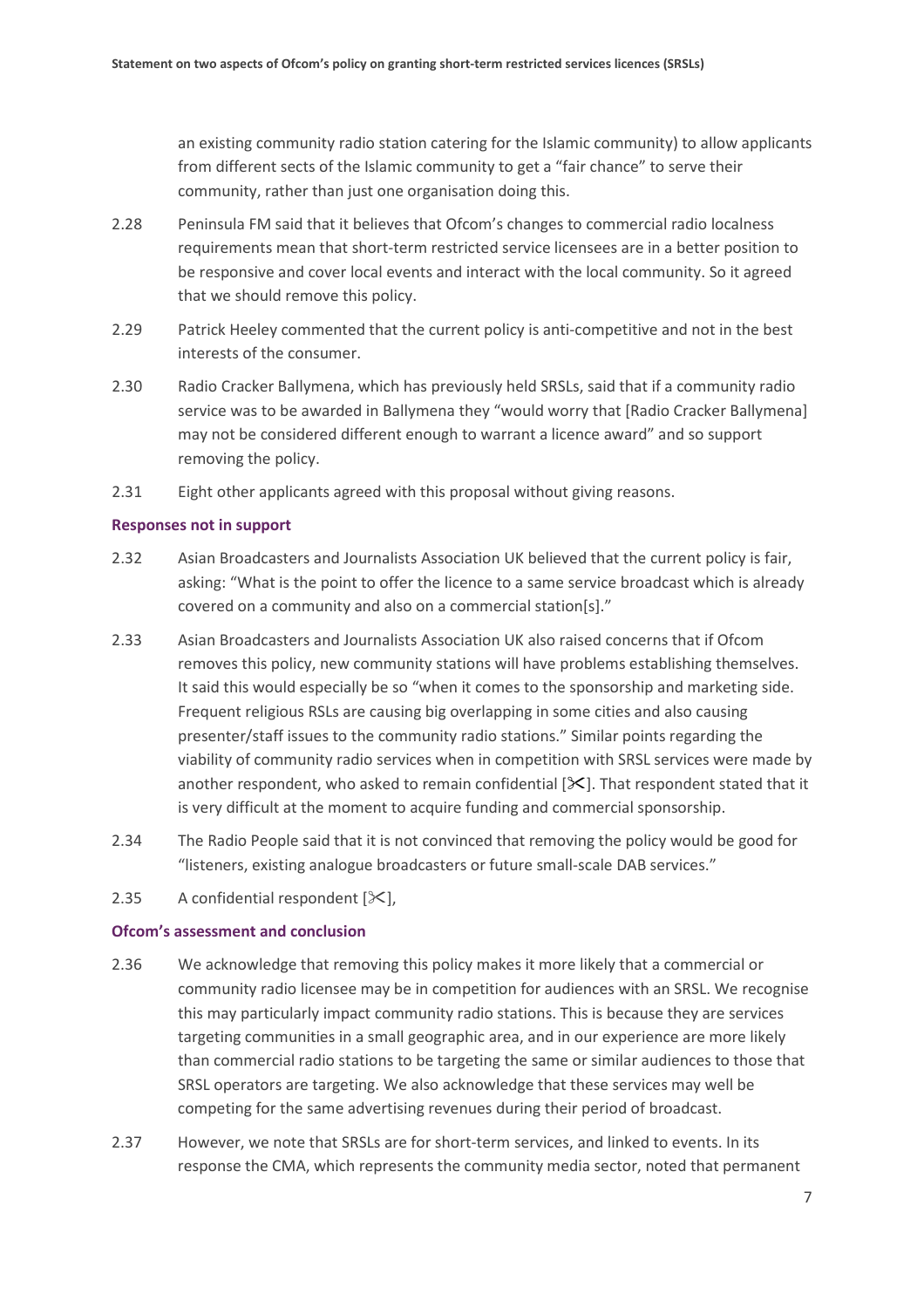stations have the advantage of offering a full-time broadcast platform, and that increased interest in, and listening of, the radio is likely to lead to increased audiences for all broadcasters.

- 2.38 SRSL broadcasters must cover their costs for the period of their broadcast just as community radio stations do. The community radio sector is also likely to face increased competition from services launching on small-scale DAB in the future. We consider that, generally speaking, competition tends to benefit consumers and citizens.
- 2.39 As stated in paragraphs 2.11 to 2.14 of our [published consultation,](https://www.ofcom.org.uk/__data/assets/pdf_file/0032/169709/consultation-short-term-restricted-service-licensing-review.pdf) over the last four years, applying the current policy of generally not granting SRSLs that do not appear to be different from an existing commercial or community service has in practice mostly affected services broadcasting during the Islamic holy month of Ramadan. This is because Muslim community radio services tend to focus their broadcasts during the Ramadan period on the same sorts of content as SRSL applicants.
- 2.40 Applying the policy has led to Ofcom deciding not to grant SRSLs to applicants who wanted to broadcast Ramadan services in areas where community radio stations were providing services focused on Ramadan.
- 2.41 However, in practice we do not consider that keeping the spectrum available so that users wishing to provide other types of service could do so has in practice led to the provision of a wider range of services. This is because in our experience, we have not received applications to provide other types of SRSL services. So we have rejected applications to provide a similar type of service than those being provided by community radio stations in the same area, but have not used any available spectrum in these areas for other types of services. We do not consider that this is making optimal use of spectrum.
- 2.42 We also recognise that the Muslim community is diverse, and that providing more than one Ramadan service in an area may result in services that appeal to a wider variety of tastes and interests. We agree with the confidential respondent's comments regarding allowing applicants from different sects of the Islamic community the opportunity to serve the community.
- 2.43 We acknowledge the possible impact of removing this policy on the community radio sector in particular. But we consider that our duties to secure the optimal use of spectrum and the provision of a wide range of services calculated to appeal to a variety of tastes and interests would be better served by removing this policy.

## **Our decision**

2.44 We have decided to no longer apply the policy under which Ofcom generally does not grant the same applicant more than two SRSLs in a single year, or more than one SRSL a year if the service is within the M25, and to amend our policy wording as proposed in our consultation (see 2.6 above).